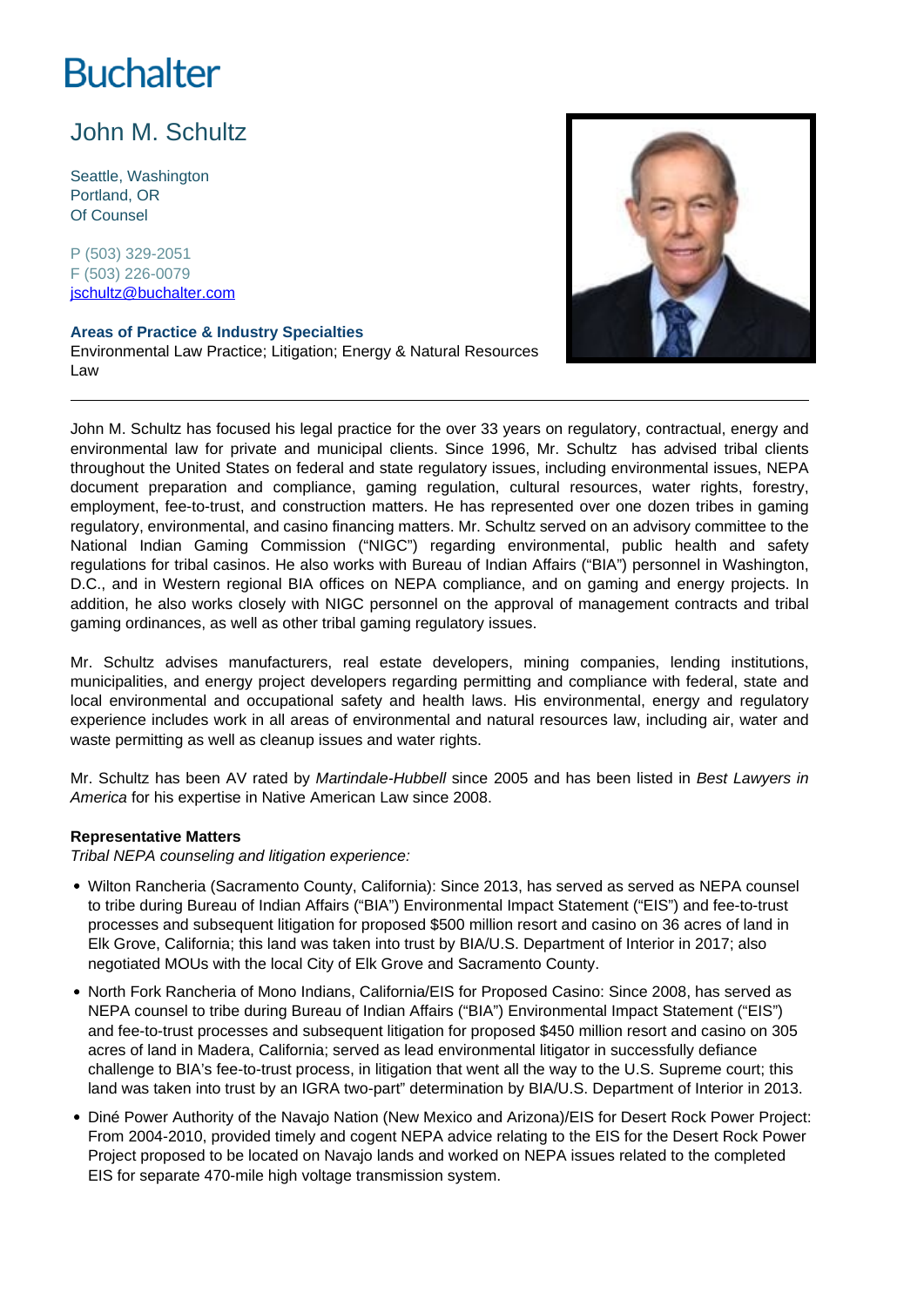• NEPA Work for other Tribal Clients: Since 1996, has served as environmental counsel for several other tribes undergoing (or for lenders concerned with) NEPA approvals related to proposed construction or expansion of tribal casinos. This work included NEPA Environmental Assessments for BIA gaming fee-totrust applications, BIA lease approvals, and/or state transportation department approvals to allow the construction or expansion of casinos for the following tribes: the Coquille Indian Tribe (Oregon), the Grand Traverse Band of Ottawa/Chippewa Indians (Michigan), the Klamath Tribes (Oregon), the Pascua Yaqui Tribe of Arizona, the Quinault Tribe of the Quinault Reservation (Washington), the Robinson Rancheria of Pomo Indians (California), the Santa Ynez Band of Chumash Indians (California), the Scotts Valley Band of Pomo Indians (California), the Siletz Tribe (Oregon), the Stillaguamish Tribe (Washington), the Taos Pueblo (New Mexico), and the Tuolumne Band of Me-Wuk Indians (California).

#### Non-tribal counseling and litigation experience:

- Teck American Incorporated/Superfund Removal Actions: Since 2005 have served as Chairman of Steering Committee for group of five large mining companies in complying with EPA-ordered Superfund time-critical and non-time-critical removals of lead-affected soils in the Viburnum Trend area of Missouri and U.S. Forest Service-ordered investigation of effects of lead smelter emission of National Forest lands in the same area of Missouri.
- TransCanada/Iroquois Pipeline U.S. Army Corps of Engineers EIS, New York and Connecticut: While working with Nick Yost at Dickstein Shapiro LLP, in Washington, D.C., from 1987 to 1991, as attorney for developer, TransCanada Pipelines, played important legal role in development of Federal Energy Regulatory Commission NEPA EIS for energy, wetlands and other federal permits needed to build approximately 280-mile natural gas pipeline from Canada to Long Island.
- Golden Valley Electric Association/U.S. Department of Energy ("DOE") EIS Development and Litigation for Healy Clean Coal Project: Worked with lead counsel for Golden Valley Electric Association, to prepare for the U.S. Department of Energy's EIS under NEPA for the Healy Clean Coal Project, a \$300 million DOE-funded project involving the construction of a 50 MW coal-fired power plant within several miles of Denali National Park.
- British Columbia Hydro/Return of Canadian Entitlement Negotiation and NEPA EIS Process: Served as NEPA counsel to British Columbia Hydro, a Canadian Crown corporation, during the scoping and preparation of the Bonneville Power Administration's EIS that evaluated the alternative transmission line routes through the State of Washington to return electric power to Canada as required by previous U.S.-Canada treaty.
- Environmental Defense Fund Oil Shale NEPA EIS Litigation, Denver, Colorado: As attorney for the Environmental Defense Fund in Denver, Colorado, served as second chair litigation counsel for Friends of the Earth in NEPA litigation against the U.S. Bureau of Land Management ("BLM"), Occidental Petroleum, and energy companies to require BLM to prepare a supplemental EIS to evaluate environmental impacts from the major change in shale oil extraction technology for proposed project in western Colorado.

## **Education**

Mr. Schultz earned his J.D. from the University of Virginia School Of Law in 1977, and his B.A. from Yale University in 1973.

## **Bar Admissions**

- Oregon
- Washington
- District of Columbia
- New Mexico

#### **Community**

Oregon State Bar, Executive Committee, Environmental and Natural Resources Section, 1995 to 1999;